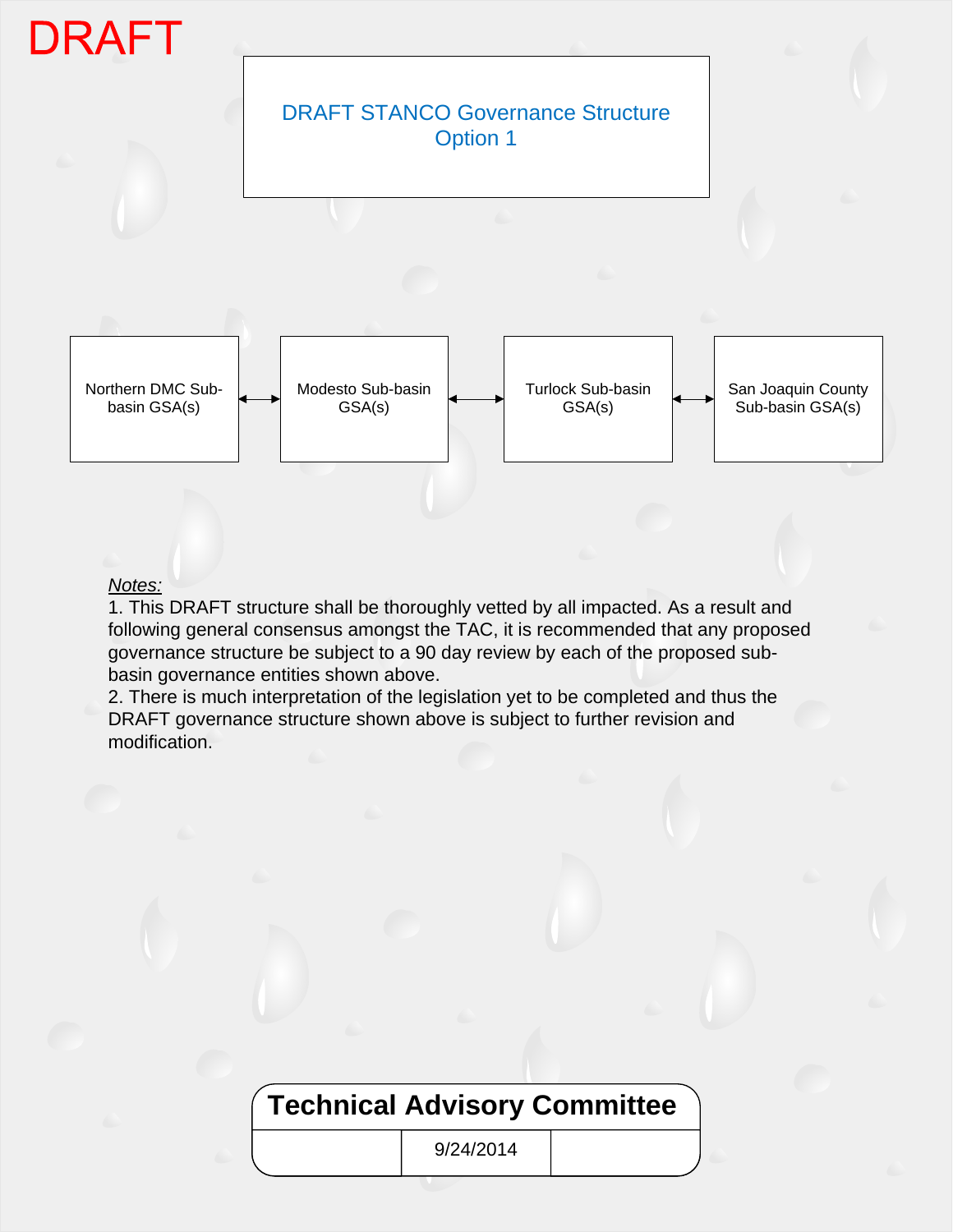

## *Notes:*

1. Coordinating Committee is a placeholder only, subject to determination of need by the Sub-basin governance entities consistent with that required in the legislation. In no case shall the coordinating committee have any regulatory authority and be anything other than a technical committee for the defined purposes of ensuring consistency in data.

2. This DRAFT structure shall be thoroughly vetted by all impacted. As a result and following general consensus amongst the TAC, it is recommended that any proposed governance structure be subject to a 90 day review by each of the proposed Subbasin governance entities shown above.

3. Special task forces refer to any variety of project oriented groups that could be formed to tackle coordinated issues. For example, Data management, Funding opportunities, etc.

4. There is much interpretation of the legislation yet to be completed and thus the DRAFT governance structure shown above is subject to further revision and modification.

| Technical Advisory Committee |           |  |
|------------------------------|-----------|--|
|                              | 9/24/2014 |  |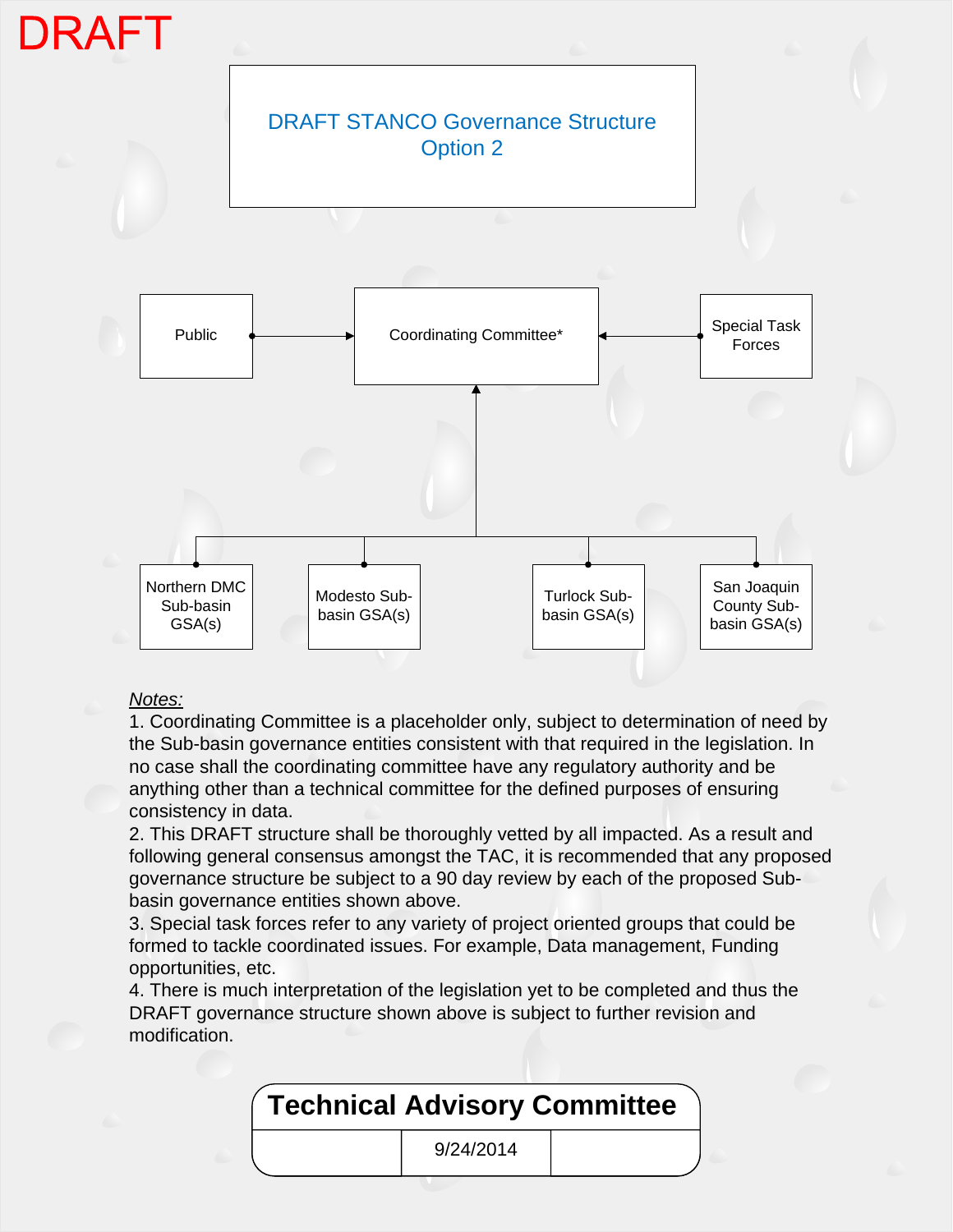

#### *Notes:*

1. This DRAFT structure shall be thoroughly vetted by all impacted. As a result and following general consensus amongst the TAC, it is recommended that any proposed governance structure be subject to a 90 day review by each of the proposed subbasin governance entities shown above.

2. There is much interpretation of the legislation yet to be completed and thus the DRAFT governance structure shown above is subject to further revision and modification.

# **Technical Advisory Committee**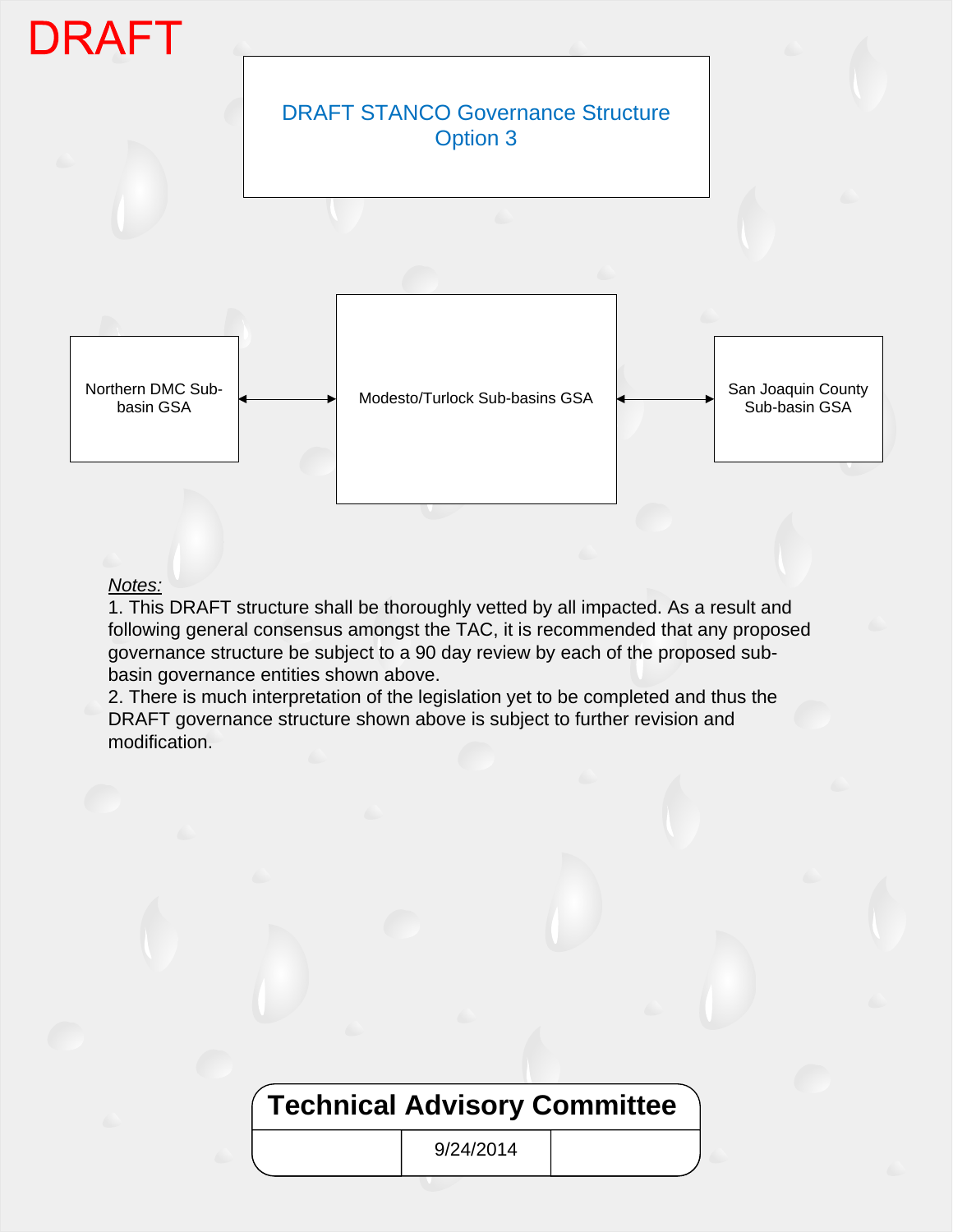# **DRAFT**

## DRAFT STANCO Governance Structure Option 4

Stanislaus County GSA/JPA

## *Notes:*

1. This DRAFT structure shall be thoroughly vetted by all impacted. As a result and following general consensus amongst the TAC, it is recommended that any proposed governance structure be subject to a 90 day review by each of the proposed subbasin governance entities shown above.

2. There is much interpretation of the legislation yet to be completed and thus the DRAFT governance structure shown above is subject to further revision and modification.

# **Technical Advisory Committee**